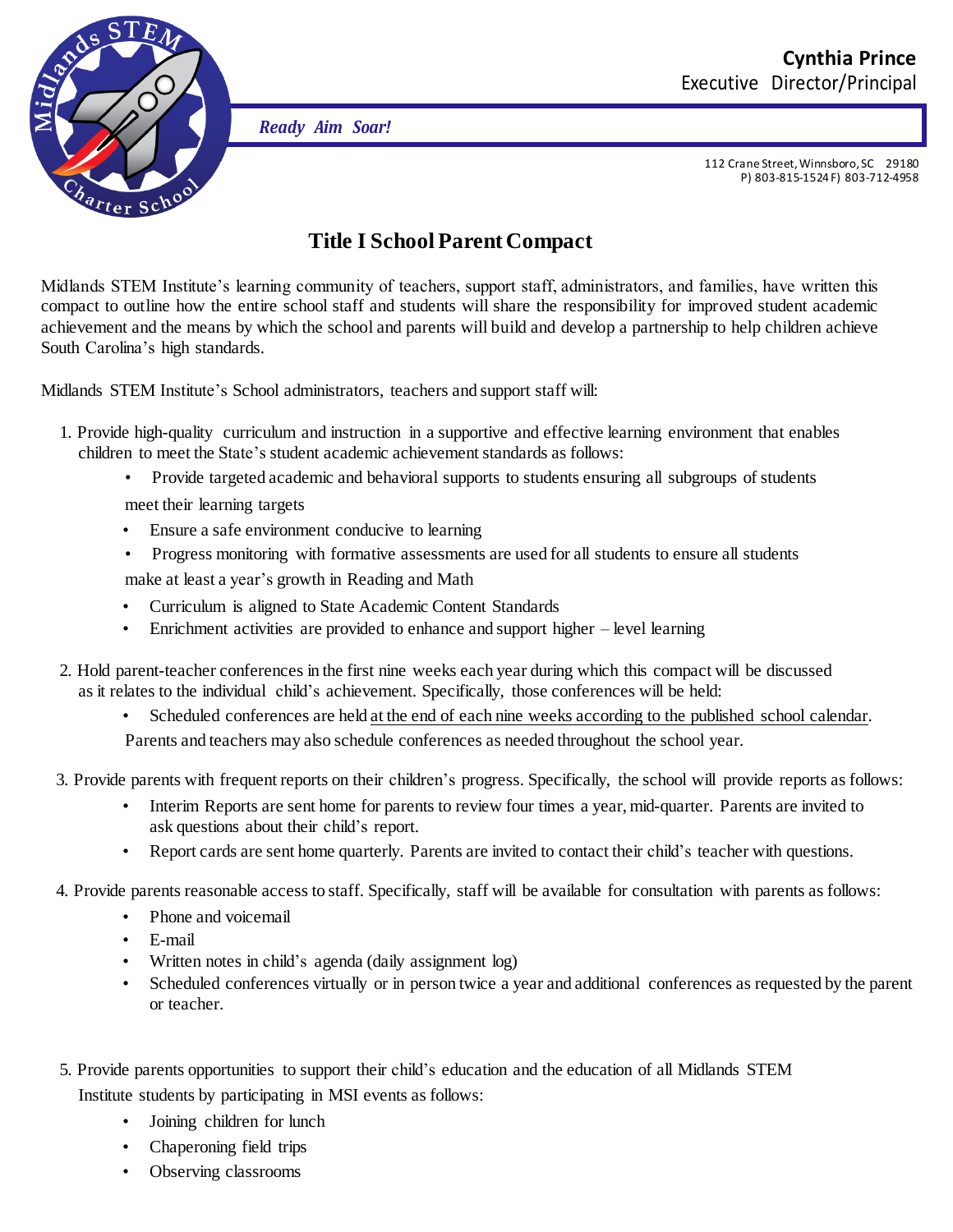

*Ready Aim Soar!*

112 Crane Street,Winnsboro, SC 29180 P) 803-815-1524 F) 803-712-4958

- Serving on the PTO
- Volunteering as a tutor, mentor or activity leader
- Assisting in an area of the school such as our children's classroom, playground, field day, arts
- extravaganza, and/or international day
- Volunteering as a coach for athletic teams
- Attend school events such as Open House, performances, field day, etc.
- Help to review Title I plans and compacts
- Participate in Midlands STEM Institute committees

Midlands STEM Institute families will support our children's learning in the following ways:

- Ensuring our children attend school and come to school on time
- Reading and signing student agendas daily
- Helping our children complete their homework to the best of their ability by:
	- ❖ Encouraging our children to do their best work
	- ❖ Helping our children understand directions for assignments
	- ❖ Talking with our children about learning and school in a positive way
	- ❖ Notifying the teacher when our child has difficulty completing homework assignments
- Keeping in contact with our child's teacher
- Attending our children's parent-teacher conferences and other meetings pertaining to our children
- Monitoring amount of television and the types of television programs our children watch
- Participating, as appropriate, in decisions relating to our children's education
- Promoting positive use of our child's time at home and in the community
- Staying informed about our child's education and communicating with the school by promptly reading all notices from the school or the school district either received by my child or by mail and responding, as appropriate

Midlands STEM Institute families are able to participate in our school by:

- Advocating for our children
- Attending school events such as Open House, musical performances,field day, etc.
- Attending PTO meetings
- Volunteering as a reading tutor or mentor
- Assisting in an area of the school such as:
	- ❖ classrooms
	- ❖ Literacy Lab
	- ❖ school store
	- ❖ cafeteria
	- ❖ book fairs
- Helping to review the Title I plan and compact
- Participating on Midlands STEM Institute committees
- Attending School Board meetings